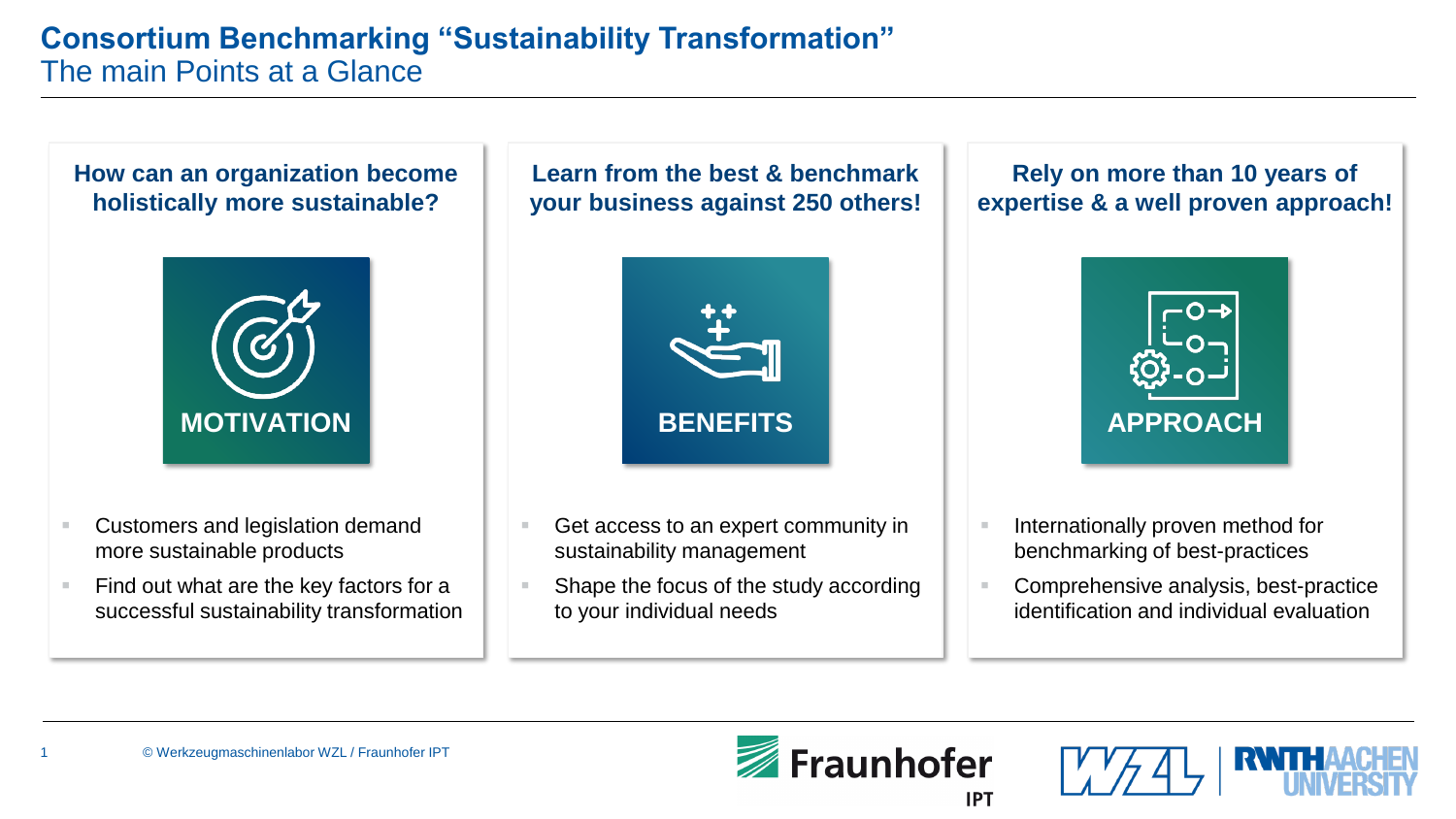# <span id="page-1-0"></span>**Leverage the Sustainability Potential** Identify keys to success factors for your organization!



**[MOTIVATION](#page-1-0)**



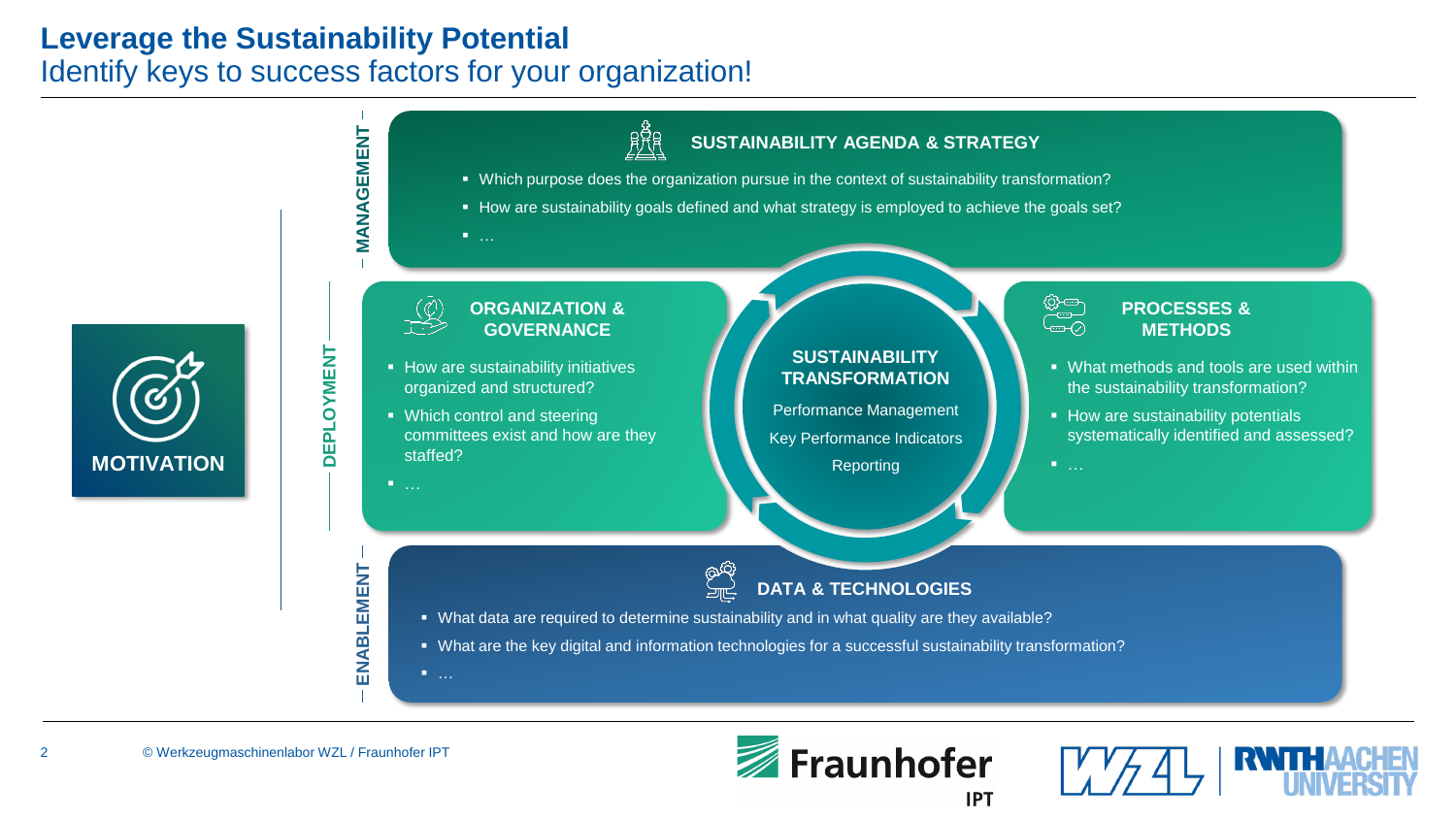# <span id="page-2-0"></span>**Your Benefits as Member of the Consortium**

Become part of the study and benefit from the consortium network!





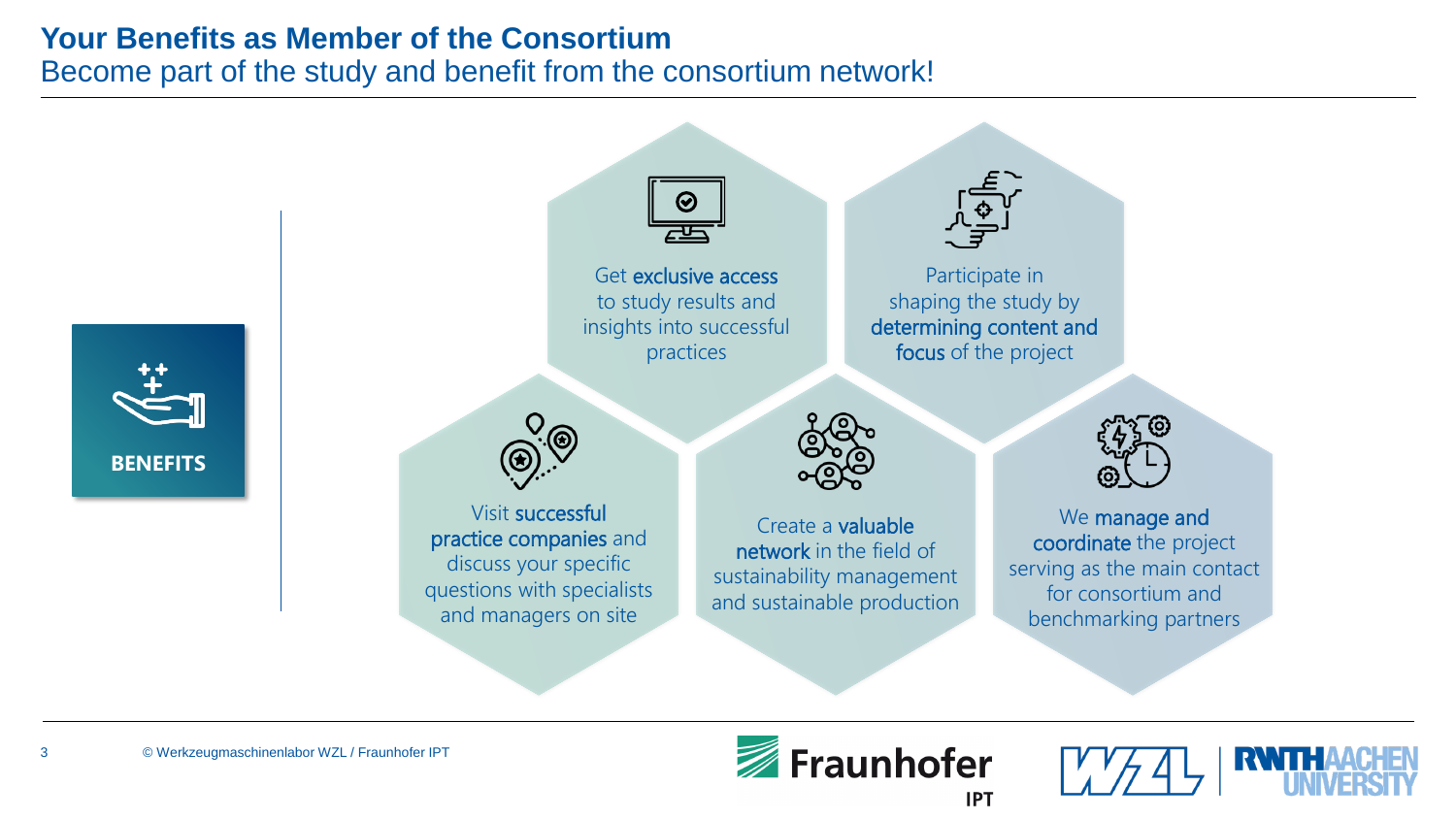<span id="page-3-0"></span>



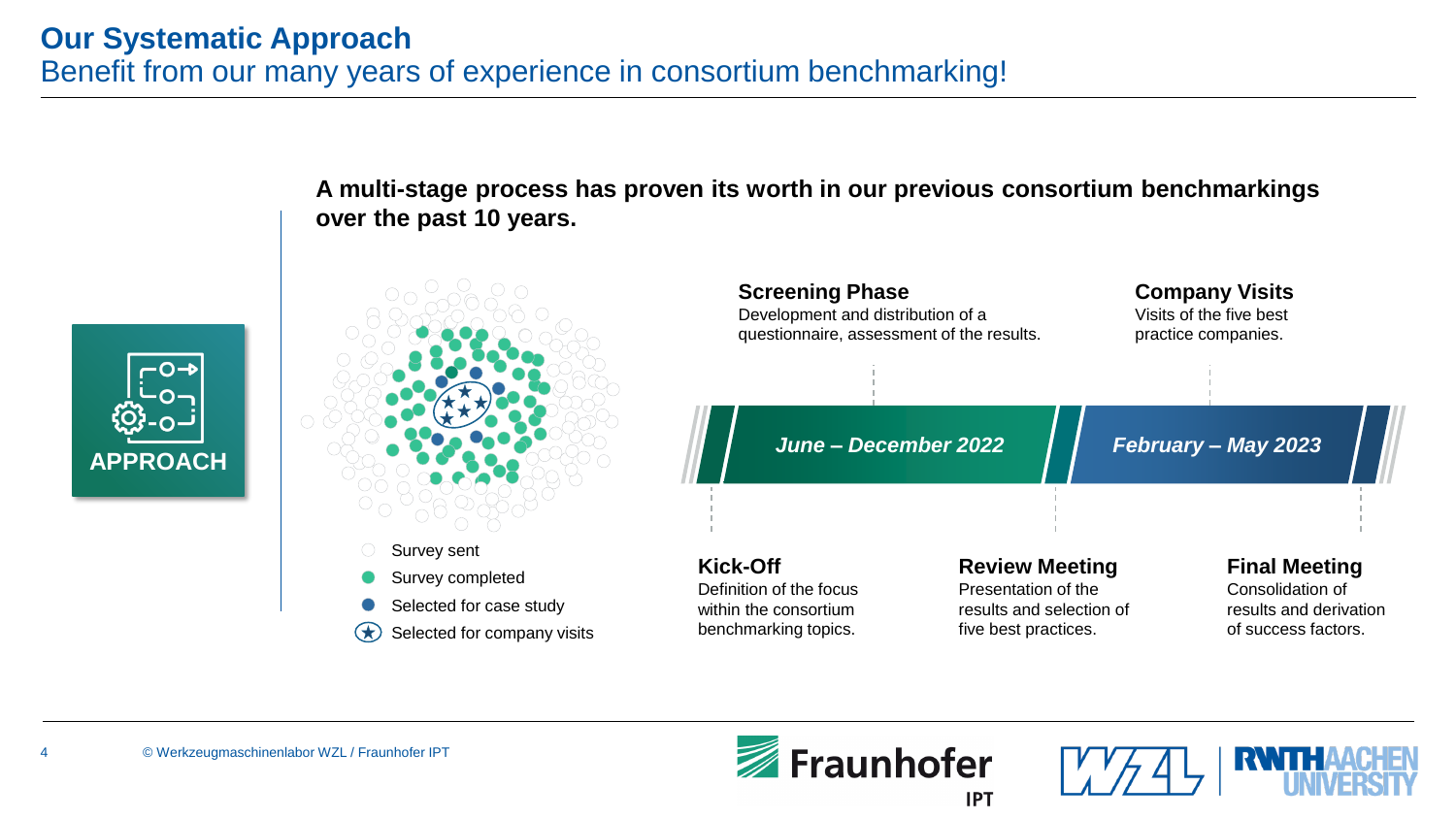

#### **Approach**

A consortium benchmarking is a **global empirical study** that identifies cross-industry **success factors** for a defined topic area. The consortium also selects **five successful practice companies**, each of which presents their approach to the consortium during a **company visit**.

The **WZL and Fraunhofer IPT team** coordinates the entire project. Based on your input, a **questionnaire** will be developed, sent out and evaluated. In addition, we design the **organizational framework** and take over the moderation and documentation of the results.